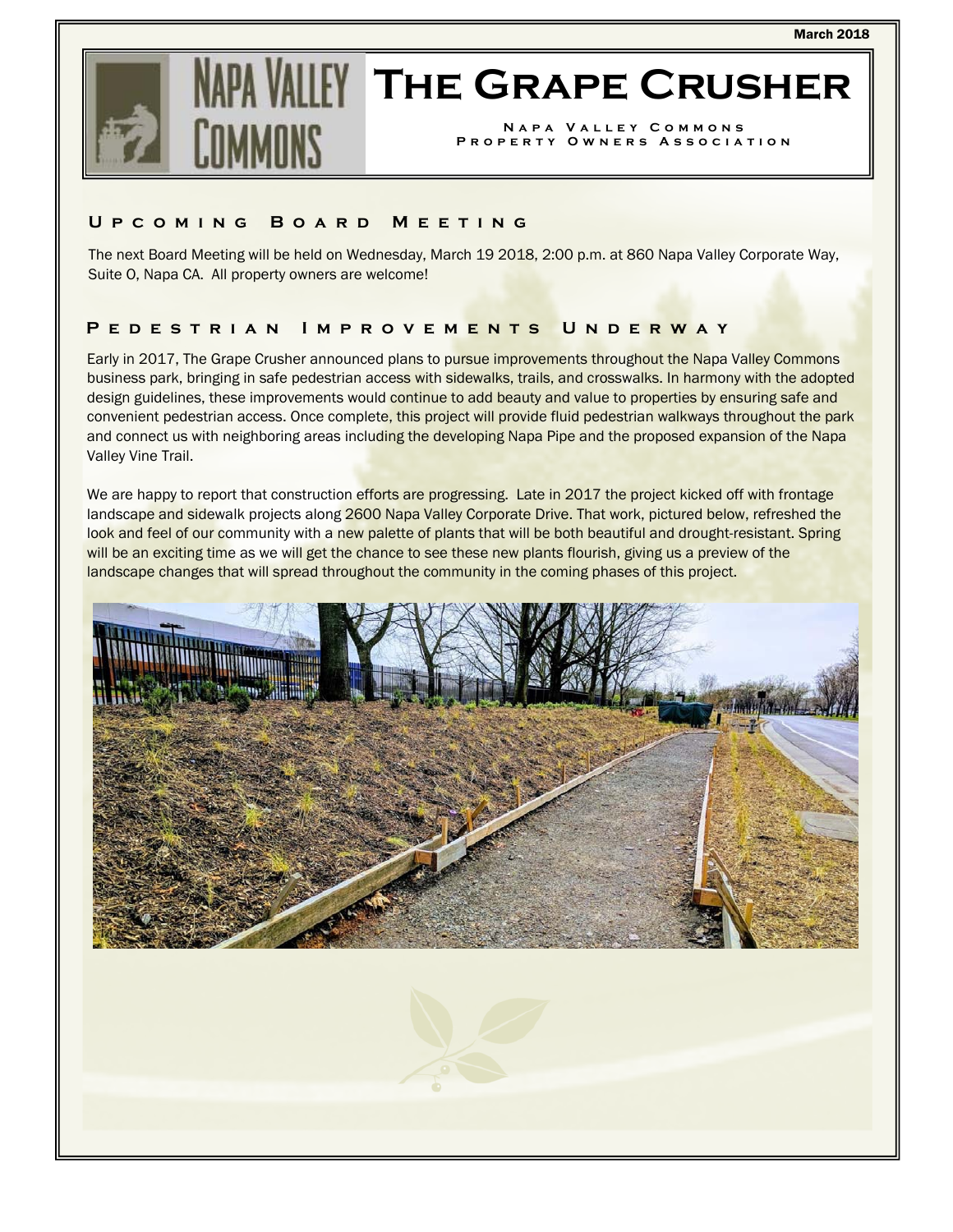# **Up Next: 2751 Napa Valley Corporate Drive**

In the last few weeks, the pedestrian and landscape frontage project broke new ground on a strip of Napa Valley Corporate Drive at 2751 (County of Napa Campus). We are excited to see this project progress and are looking forward to each phase that will bring new life and added value to our community.

This project has seen wonderful support from the property owner community. We invite all owners to share your ideas, comments, suggestions and feedback as this project progresses.





# **Soon...No More "Low Bars" as AT&T Cell Phone Coverage is Improved**

The Napa Valley Commons Board of Directors along with Advanced Property Management has been diligently working with AT&T and PG&E to bring better cell phone coverage to the business park. This has been a priority project for the Board, and we are excited to see that it has been steadily progressing. Plans for the installation of a cell tower were received and recently approved by the Board of Directors. Management will now begin work with AT&T to schedule the installation. Updates will be shared as the project progresses. The best update can be found by watching your cell phone service bars in the months ahead. Expect those bars to look a lot better soon!



#### **Annual Tree Care Completed in March**

With more than 1,200 in number, our community's trees are a major feature at Napa Valley Commons. With regular care and maintenance they create significant visual appeal and add value to our property.

Each year our trees are professionally evaluated by an arborist for proper trimming and care. The 2018 tree care evaluation and maintenance wrapped up in March with 165 trees receiving some level of care.

You may have noticed several Cleary Bros. trucks throughout the business park during early March performing the work. While this is important work for the beauty and safety of the community, we hope that the efforts of Cleary Bros. did not cause any disruption to your business.

If you have any questions, concerns, or comments regarding tree care at Napa Valley Commons, please feel free to reach out to our Project Manager at Advanced Property Management, Johnathan Kaufman at 866-946-0800 x800 or by email at johnathan@advancedmgmt.com.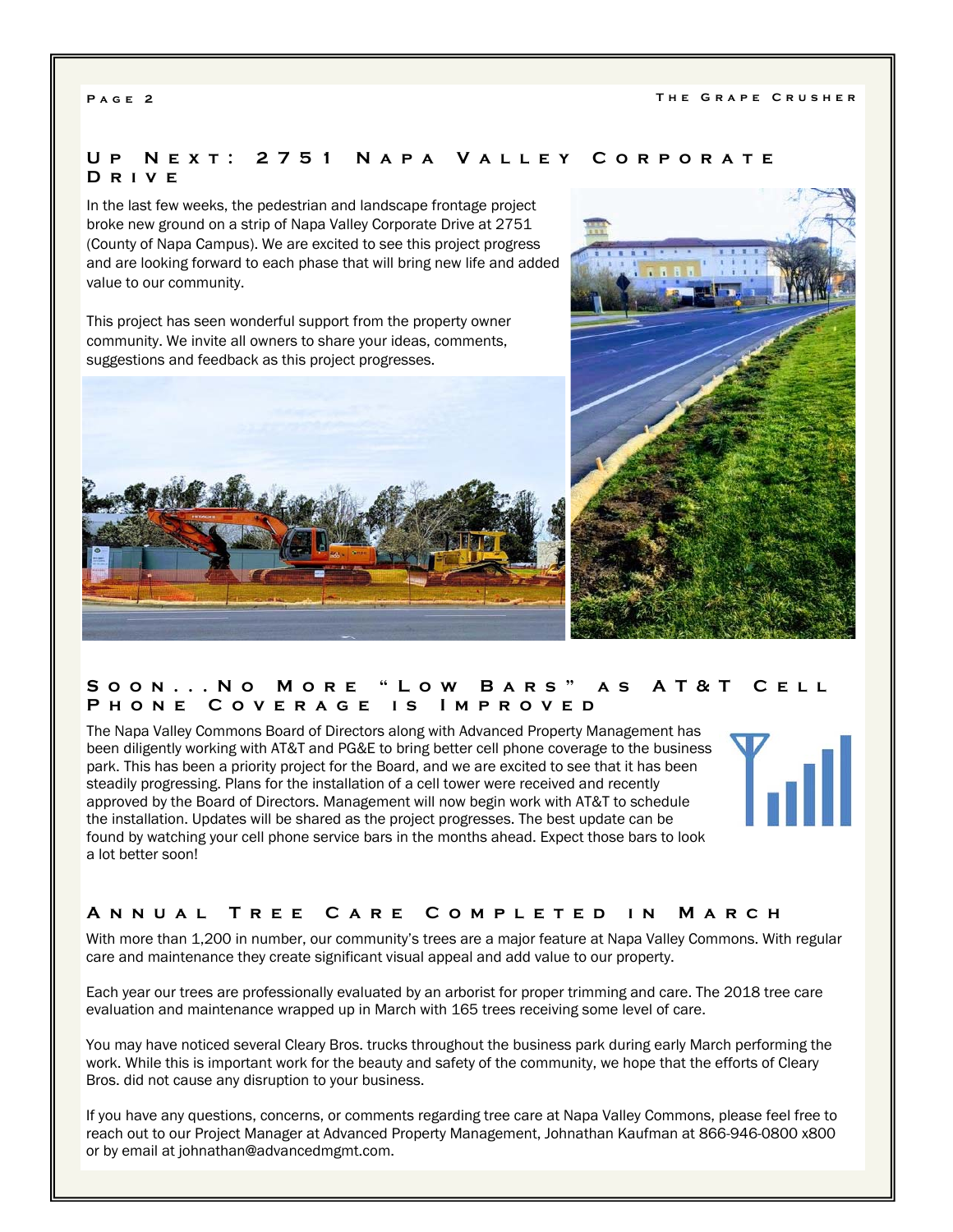

# **Meritage Commons Progress Update**

It's always exciting to see a building progress from an empty site to a final product. Want to see the entire construction going on down the street at The Meritage Resort in just 30 seconds?

We recently discovered that the Vista Collina expansion has a "Construction Cam" feature on its website. In just 30 seconds you can watch the building race up from a blank patch of earth to the two beautiful structures that are taking their final shape. Check out the time lapse video at https://www.vistacollinaresort.com/construction-cam. Before you click the "play" icon to start the video, we recommend clicking the *full screen* button for the best experience.

The Vista Collina Resort will feature 145 luxurious guest rooms and suites with stunning vineyard views, 9 tasting rooms (including Trinitas Cellars) representing the best of Napa Valley wineries and an outdoor event lawn for social gatherings and concerts. Construction is expected to be completed summer 2018. For more information, renderings, and a virtual tour, visit www.VistaCollinaResort.com.

#### **Napa Valley Commons Joins the Napa Chamber of Commerce**

The Napa business community is a made up of artisans, entrepreneurs, successful dreamers and outstanding business leaders. It is a community that is connected in purpose, pursuits and vision. In an effort to create stronger connections with local business throughout the community, the Napa Valley Commons Property Owners Association has joined the Chamber of Commerce. Representatives for the Napa Valley Commons will attend local Chamber events to



**ENGAGING . CONNECTING . COLLABORATING** 

build greater awareness of our business park's presence and value to the greater community. For more information about the activities and efforts of the Napa Chamber of Commerce, visit www.napachamber.com

#### **Get to know the companies that make our community great!**

We like to feature articles on tenants at Napa Valley Commons. This is an excellent way to promote awareness of the diverse and unique businesses that make up our community. These showcase articles are also featured on the Napa Valley Commons website at www.napavalleycommons.com, reaching a broader Napa Valley audience. If you are a tenant and would like your business to be featured in an upcoming newsletter, please contact our Assistant Property Manager, Chris Waage at chris@advancedmgmt.com.